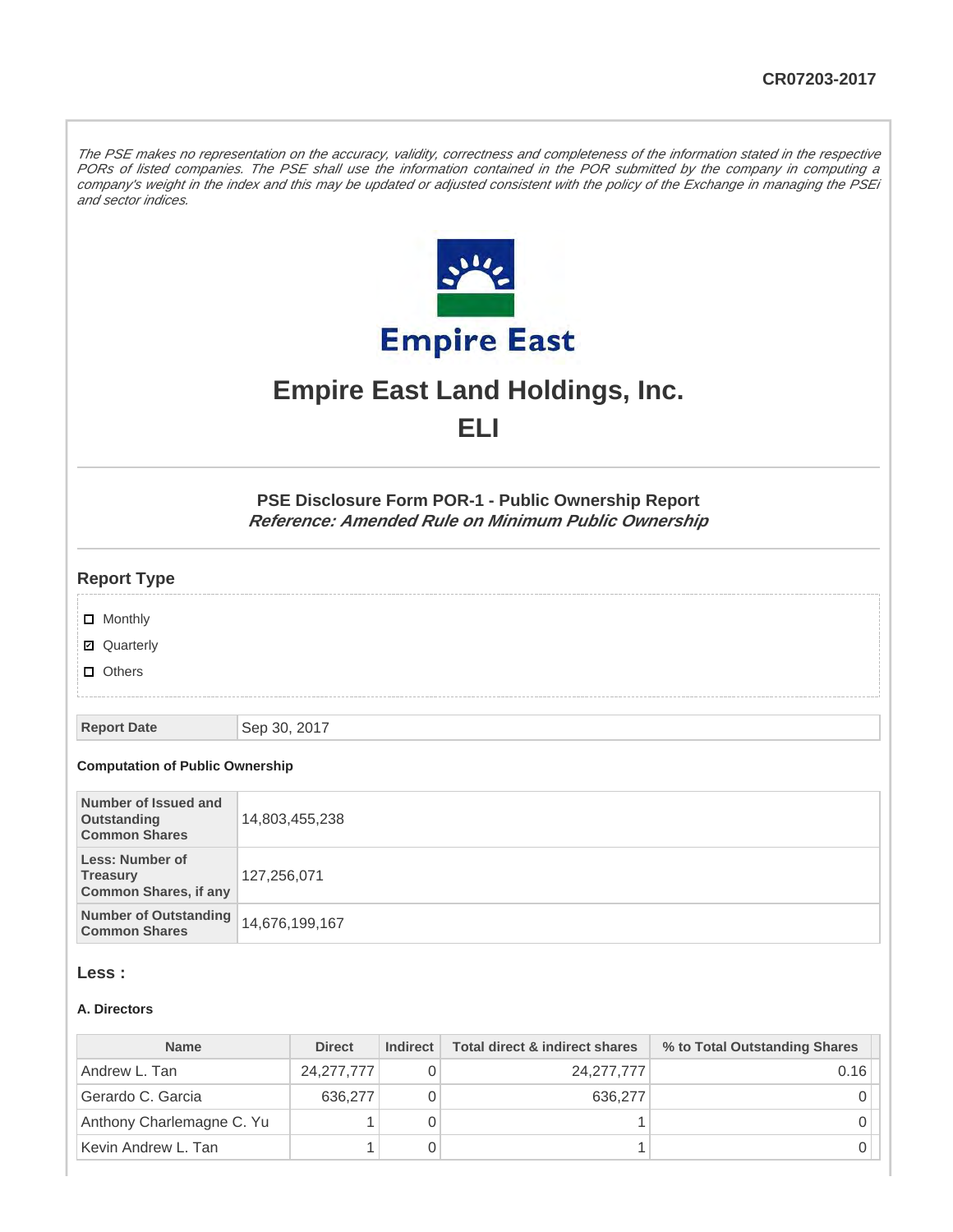| Alejo L. Villanueva, Jr. |            |            |      |
|--------------------------|------------|------------|------|
| Enrique Santos L. Sy     | 11,892     | 11.892     |      |
| Evelyn G. Cacho          | 35.240     | 35.240     |      |
|                          | 24,961,189 | 24,961,189 | 0.16 |

# **B. Officers**

| <b>Name</b>               | <b>Direct</b> | <b>Indirect</b> | Total direct & indirect shares | % to Total Outstanding Shares |
|---------------------------|---------------|-----------------|--------------------------------|-------------------------------|
| Ricky S. Libago           | U             |                 |                                |                               |
| Ricardo B. Gregorio       |               |                 |                                |                               |
| Jhoanna Lyndelou T. Llaga | 0             |                 |                                |                               |
| Kim Camille B. Manansala  | 0             |                 |                                |                               |
| Giovanni C. Ng            | ი             |                 |                                |                               |
| Dennis E. Edaño           |               |                 |                                |                               |
| Celeste Z. Sioson-Bumatay | 0             |                 |                                |                               |
|                           |               | Ω               |                                |                               |

# **C. Principal/Substantial Stockholders**

| <b>Name</b>           | <b>Direct</b>  | Indirect | Total direct & indirect shares | % to Total Outstanding Shares |
|-----------------------|----------------|----------|--------------------------------|-------------------------------|
| Megaworld Corporation | 11,994,426,438 |          | 11.994.426.438                 | 81.72                         |
|                       | 11,994,426,438 |          | 11,994,426,438                 | 81.72                         |

## **D. Affiliates**

| <b>Name</b>                                     | <b>Direct</b> | <b>Indirect</b> | <b>Total direct &amp; indirect</b><br>shares | % to Total Outstanding<br><b>Shares</b> |
|-------------------------------------------------|---------------|-----------------|----------------------------------------------|-----------------------------------------|
| Gilmore Property Marketing Association,<br>Inc. |               | 0 26,655,000    | 26,655,000                                   | 0.18                                    |
| The Andresons Group, Inc.                       | 138,133,820   |                 | 138,133,820                                  | 0.94                                    |
|                                                 | 138,133,820   | 26.655.000      | 164,788,820                                  | 1.12                                    |

## **E. Government**

| <b>Name</b> | <b>Direct</b> | <b>Indirect</b> | Total direct & indirect shares | % to Total Outstanding Shares |
|-------------|---------------|-----------------|--------------------------------|-------------------------------|
| None        |               |                 |                                |                               |
|             |               |                 |                                |                               |

# **F. Banks**

| <b>Name</b> | <b>Direct</b> | <b>Indirect</b> | Total direct & indirect shares | % to Total Outstanding Shares |
|-------------|---------------|-----------------|--------------------------------|-------------------------------|
| None        |               |                 |                                |                               |
|             |               |                 |                                |                               |

## **G. Employees**

| <b>Name</b> | <b>Direct</b> | <b>Indirect</b> | Total direct & indirect shares | % to Total Outstanding Shares |
|-------------|---------------|-----------------|--------------------------------|-------------------------------|
| None        |               |                 |                                |                               |
|             |               |                 |                                |                               |

#### **H. Lock-Up Shares**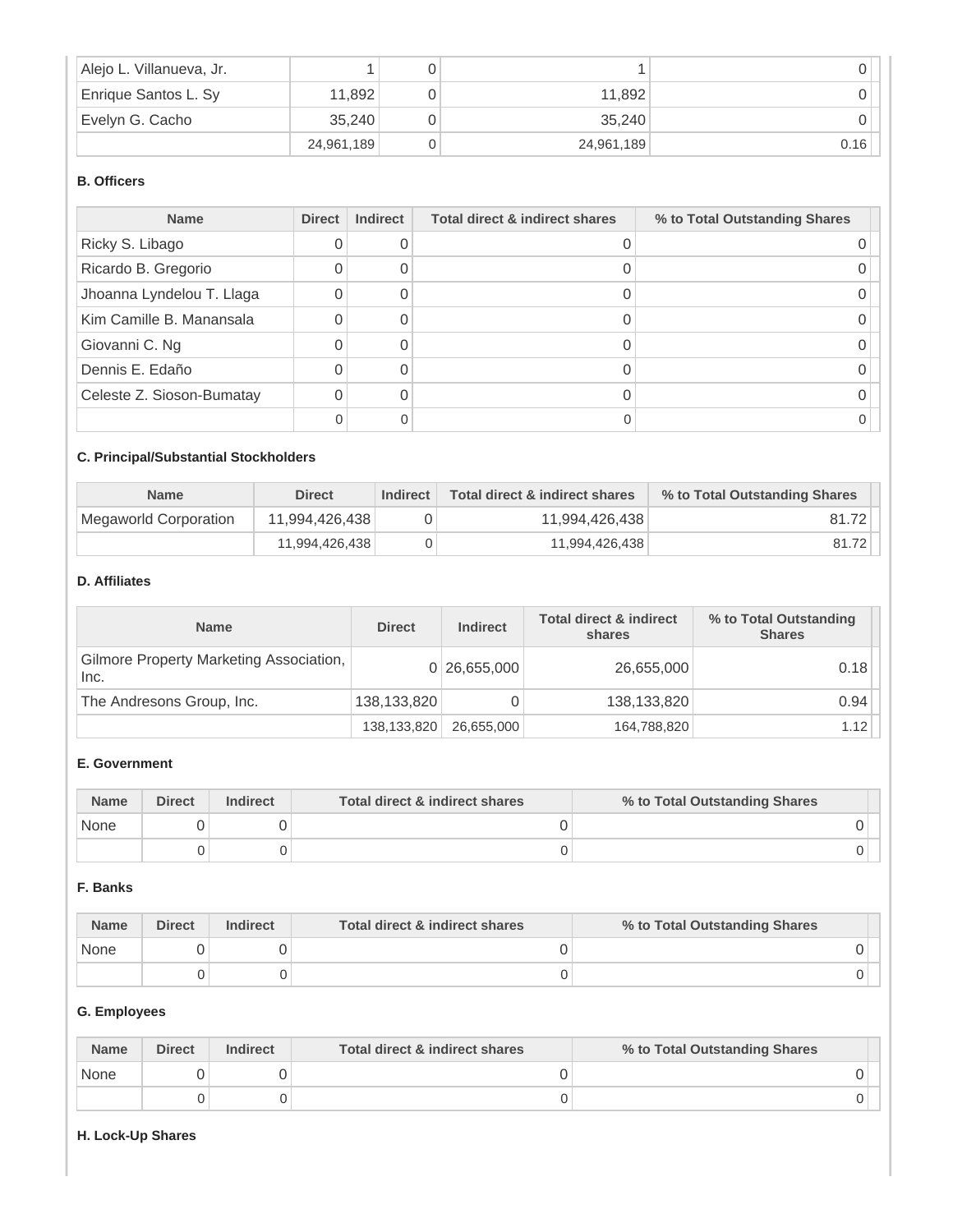| <b>Name</b> | <b>Direct</b> | <b>Indirect</b> | Total direct & indirect shares | % to Total Outstanding Shares |
|-------------|---------------|-----------------|--------------------------------|-------------------------------|
| None        |               |                 |                                |                               |
|             |               |                 |                                |                               |

## **I. Others**

| <b>Name</b>                                        | <b>Direct</b>                     | <b>Indirect</b>     | <b>Total direct &amp; indirect shares</b> | % to Total Outstanding Shares |
|----------------------------------------------------|-----------------------------------|---------------------|-------------------------------------------|-------------------------------|
| None                                               | 0                                 | 0                   | 0                                         | 0                             |
|                                                    | $\mathbf 0$                       | $\mathsf{O}\xspace$ | $\mathsf 0$                               | 0                             |
| <b>Number of Listed</b><br><b>Common Shares</b>    |                                   |                     | 14,803,455,238                            |                               |
| <b>Total Number of</b><br><b>Non-Public Shares</b> |                                   |                     | 12, 184, 176, 447                         |                               |
| Owned<br>by the Public                             | <b>Total Number of Shares</b>     | 2,492,022,720       |                                           |                               |
| <b>Public Ownership</b><br>Percentage              |                                   | 16.980              |                                           |                               |
|                                                    | <b>Other Relevant Information</b> |                     |                                           |                               |
| None                                               |                                   |                     |                                           |                               |
|                                                    |                                   |                     |                                           |                               |
| Filed on behalf by:                                |                                   |                     |                                           |                               |
| <b>Name</b>                                        |                                   |                     | Dohrie Edangalino                         |                               |
| <b>Designation</b>                                 |                                   |                     | Authorized User                           |                               |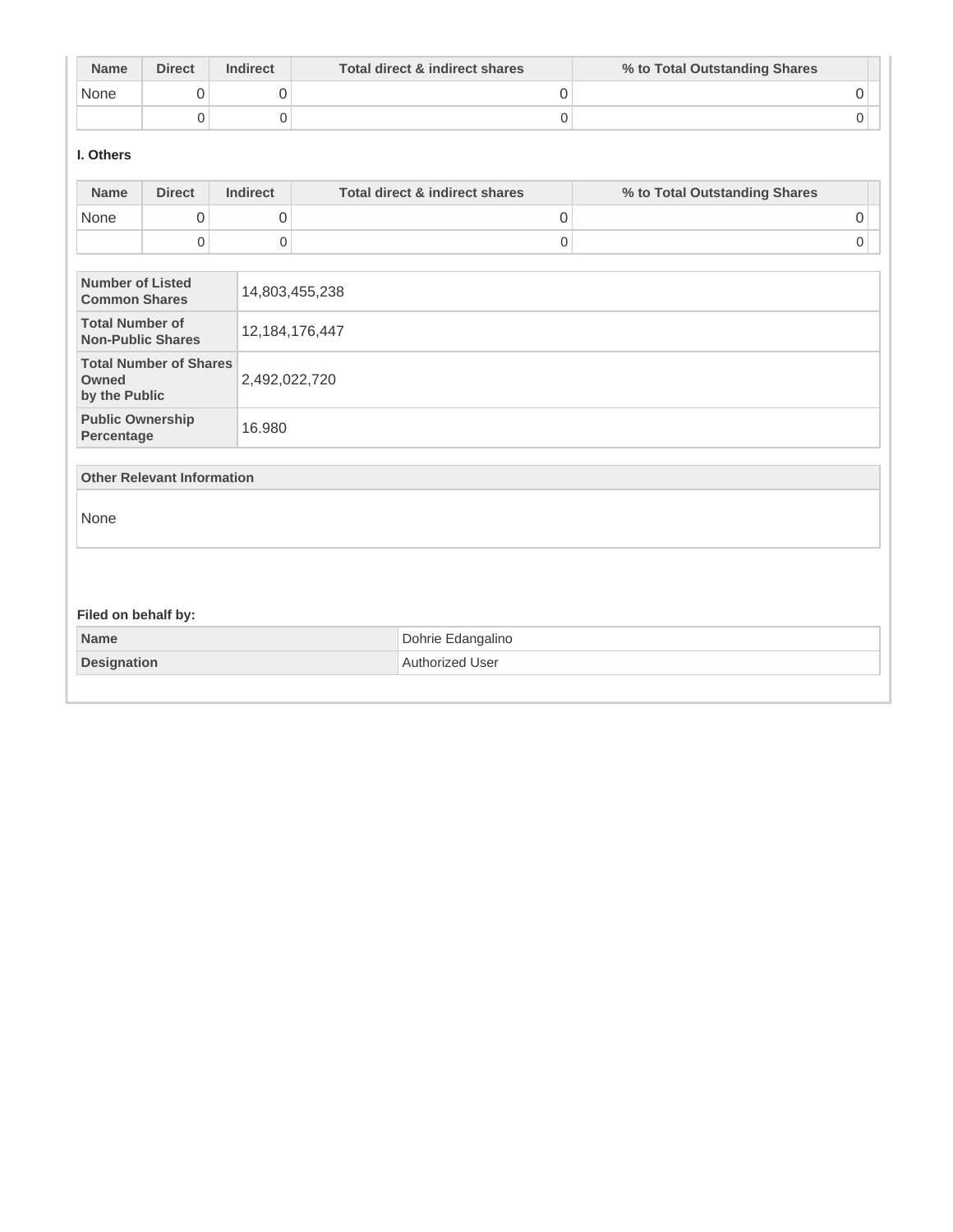

October 12,2017

Philippine Stock Exchange, Inc. 3/F Tower One and Exchange Plaza Ayala Triangle, Ayala Avenue Makati City

# Attention: Mr. JOSE VALERIANO B. ZUÑO III OIC, Head of Disclosure Department

ś

Gentlemen:

We submit herewith Empire East's Computation of Public Ownership Level as of September 30, 2017.

Very truly yours,

**EVELYNG. CACHO** Senior Vice President and Corporate Information Officer

#### Empire East Land Holdings, Inc.

21 /F The World Centre, 330 Sen. Gil Puyat Avenue Extension, Makati City 1200, Philippines • Tels: (632) 867-8351 to 59

rij.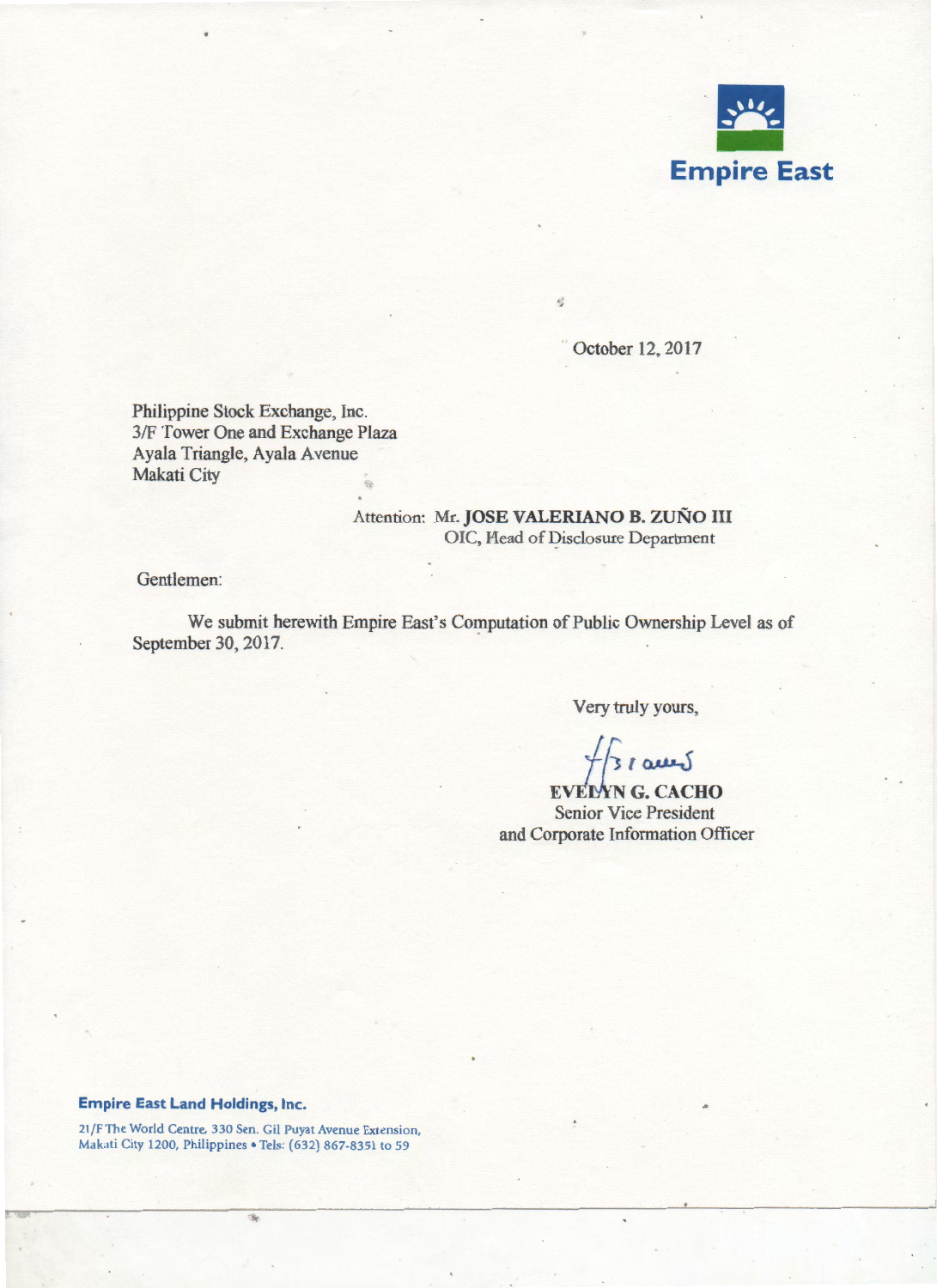#### **EMPIRE EAST LAND HOLDINGS, INC.**

**Computation of Public Ownership Level as of September 30, 2017**

Number of Issued Common Shares **14,803,455,238**<br>Less: Number of Treasury Shares **127,256,071 Less: Number of Treasury Shares** 

Number of Issued and Outstanding Common Shares **14,676,199,167** Less:

|                                                                                           | % to total<br><b>Outstanding Common Shares</b> | <b>Number</b><br>of Common Shares |            |
|-------------------------------------------------------------------------------------------|------------------------------------------------|-----------------------------------|------------|
| <b>Directors</b>                                                                          |                                                |                                   |            |
| Chairman Andrew L. Tan                                                                    | 0.16542278%                                    | 24,277,777                        |            |
| Dir. Gerardo C. Garcia                                                                    | 0.00433543%                                    | 636,277                           |            |
| Dir. Anthony Charlemagne C. Yu                                                            | 0.00000001%                                    | 1                                 |            |
| Dir. Kevin Andrew L. Tan                                                                  | 0.00000001%                                    | 1                                 |            |
| Dir. Alejo L. Villanueva, Jr.                                                             | 0.00000001%                                    | 1                                 |            |
| Dir. Enrique Santos L. Sy                                                                 | 0.00008103%                                    | 11,892                            |            |
| Dir. Evelyn G. Cacho<br>Sub-total                                                         | 0.00024012%<br>0.17007938%                     | 35,240                            | 24,961,189 |
| <b>Officers</b>                                                                           |                                                |                                   |            |
| Anthony Charlemagne C. Yu                                                                 | $(0.00000001\%)$                               | (1)                               |            |
| President<br>Ricky S. Libago<br><b>Executive Vice President</b>                           | (0%)                                           | (0)                               |            |
| Ricardo B. Gregorio<br>FVP for Human Resources and General<br>& Admin, Services           | (0%)                                           | (0)                               |            |
| Evelyn G. Cacho<br>SVP, Corporate Information<br>Officer and Compliance Officer           | (0.00024012%)                                  | (35, 240)                         |            |
| Jhoanna Lyndelou T. Llaga<br><b>FVP</b> for Marketing                                     | (0%)                                           | (0)                               |            |
| Kim Camille B. Manansala<br>Assistant Vice President for Audit<br>and Management Services | (0%)                                           | (0)                               |            |
| Giovanni C. Ng<br>Treasurer                                                               | (0%)                                           | (0)                               |            |
| Dennis E. Edaño<br><b>Corporate Secretary</b>                                             | (0%)                                           | (0)                               |            |
| <b>Celeste Z. Sioson-Bumatay</b><br>Asst. Corporate Secretary                             | (0%)                                           | (0)                               |            |
| Sub-total                                                                                 | 0.00000000%                                    |                                   |            |